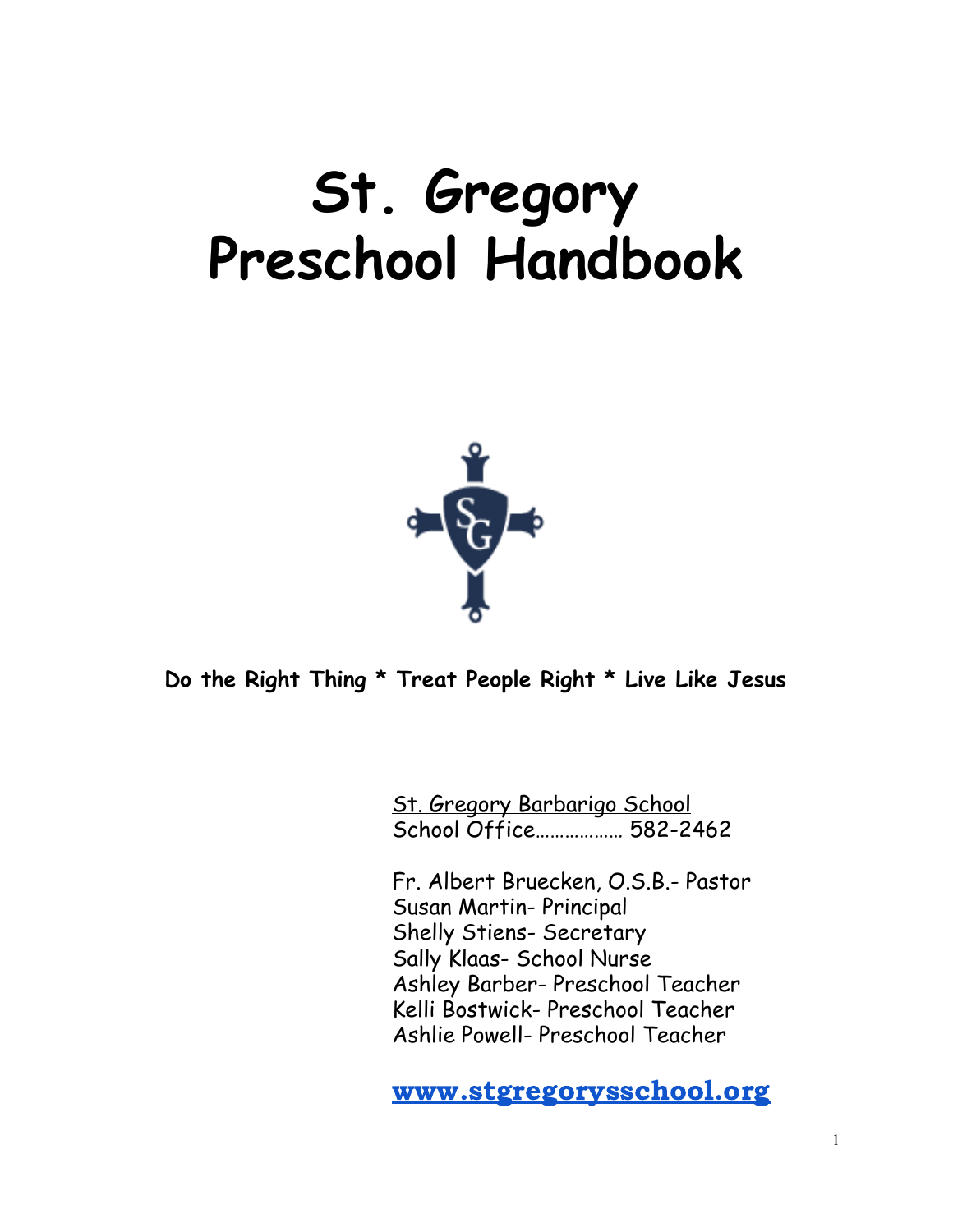# **Mission Statement of St. Gregory School**

The mission of St. Gregory School is to advance the educational ministry of the Catholic Church through Christian faith formation, service to the community and world, and a strong tradition of academic excellence provided in a safe and cohesive educational environment.

#### **Accreditation**

St. Gregory Preschool is accredited by NAEYC (National Association for the Education of the Young Child). In addition, St. Gregory School is recognized by the Missouri Nonpublic School Accrediting Association and AdvancEd.

# **Statement of Non-Discrimination**

St. Gregory admits students of any sex, race, color, national and/or ethnic origin to all the rights, privileges and programs and activities accorded to the students of the school.

Our preschool recognizes the special needs of students with disabilities. While St. Gregory's may not be equipped to provide for those needs in all cases, we collaborate with the Maryville Public School System to accommodate as much as possible.

Child enrollment and termination policies protect children's rights as outlined in the Americans with Disabilities Act. Please refer to our St. Gregory School Parent Handbook for more information.

# **History of Our Program**

St. Gregory Preschool, established in 1995, is supported by St. Gregory Catholic Community. The preschool is an important part of St. Gregory's School.

# **Philosophy**

The philosophy of our preschool program is to enhance each child's self-concept and social development. In addition, we want to provide an environment that is rich with learning and academic success while encouraging each child to become enthusiastic and lifelong learners.

# **Parent Teacher Organization**

The St. Gregory Barbarigo PTO is made up of the parents of students of the school and the faculty and staff. Its purpose is twofold. As a money making organization, the PTO sponsors projects throughout the year to raise funds to help provide equipment, supplies, library books, study trips, and other enrichment activities for the school. The second purpose of the PTO is to provide a liaison between the faculty and parents of the school in order to develop and strengthen the communication between school and the home. All parents are encouraged to attend the general meetings (usually held once in the Spring and again in the Fall) and to participate as volunteers. PTO officers are elected each April. Executive meetings for officers only are held on a monthly basis.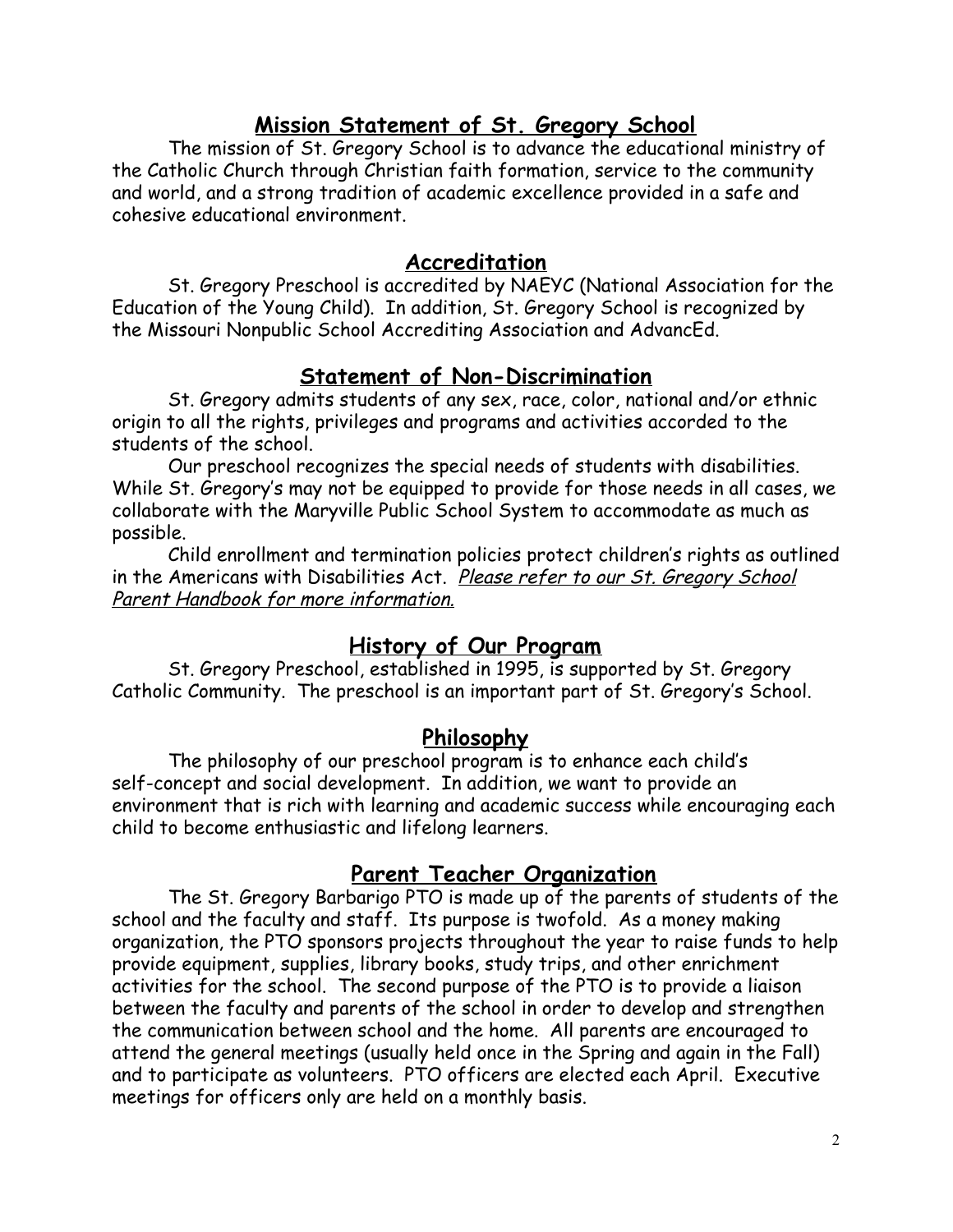# **School Advisory Committee**

St. Gregory School Advisory Committee is a consultative body to the pastor of the parish and the principal of the school. The committee advises on matters such as planning, policy formulation, finances (including the development, approval and monitoring of a budget), development (including public relations and marketing), and annual evaluation of school goals and plans. The School Advisory consists of six to nine lay members. The pastor and principal are non-voting members. Meetings are held monthly and new members are added to the board in the spring of each school year.

# **Goals**

We believe it is our purpose to provide the best education to every preschool child at St. Gregory's. We are dedicated to the whole child- emotional, social, physical and academic.

- To encourage independence and self-help skills
- To encourage curiosity within each child
- To provide an atmosphere which models and requires respect for everyone
- To recognize individual as well as group needs
- To provide an accepting environment for all children
- To promote intellectual growth

# **Operating Procedures**

Our facility is open from 6:15am – 5:30pm Monday-Friday. Our regular preschool day begins at 7:30am, and ends at 2:40pm. If a child is at our facility before 7:30am, or after 2:40pm, a School Age Child Care (SACC) fee will be charged. Tuition is charged on a monthly basis and SACC fees are assessed at the end of each month. Statements are sent out from SMART Tuition.

St. Gregory Preschool follows the schedule of St. Gregory School. All holidays, in-service and inclement weather days when the school is not in session, the preschool will also be closed. There will be a couple of days when the preschool is not in and K-8 will be in session due to additional in-service days for the preschool teachers.

# **School Age Child Care (SACC)**

SACC is the School Age Child Care program offered before and after school. It is available from 6:15am to 7:30am and 2:40pm to 5:30pm. A \$25.00 registration fee is required per family before attending. The cost is \$3 per child per hour, you will be billed in 15 minute increments. Starting October 1st, new rates for SACC will go into effect. This fee also covers an afternoon snack. Morning SACC will be billed on the half hour. For days St. Gregory is not in session due to professional development, we do not offer SACC.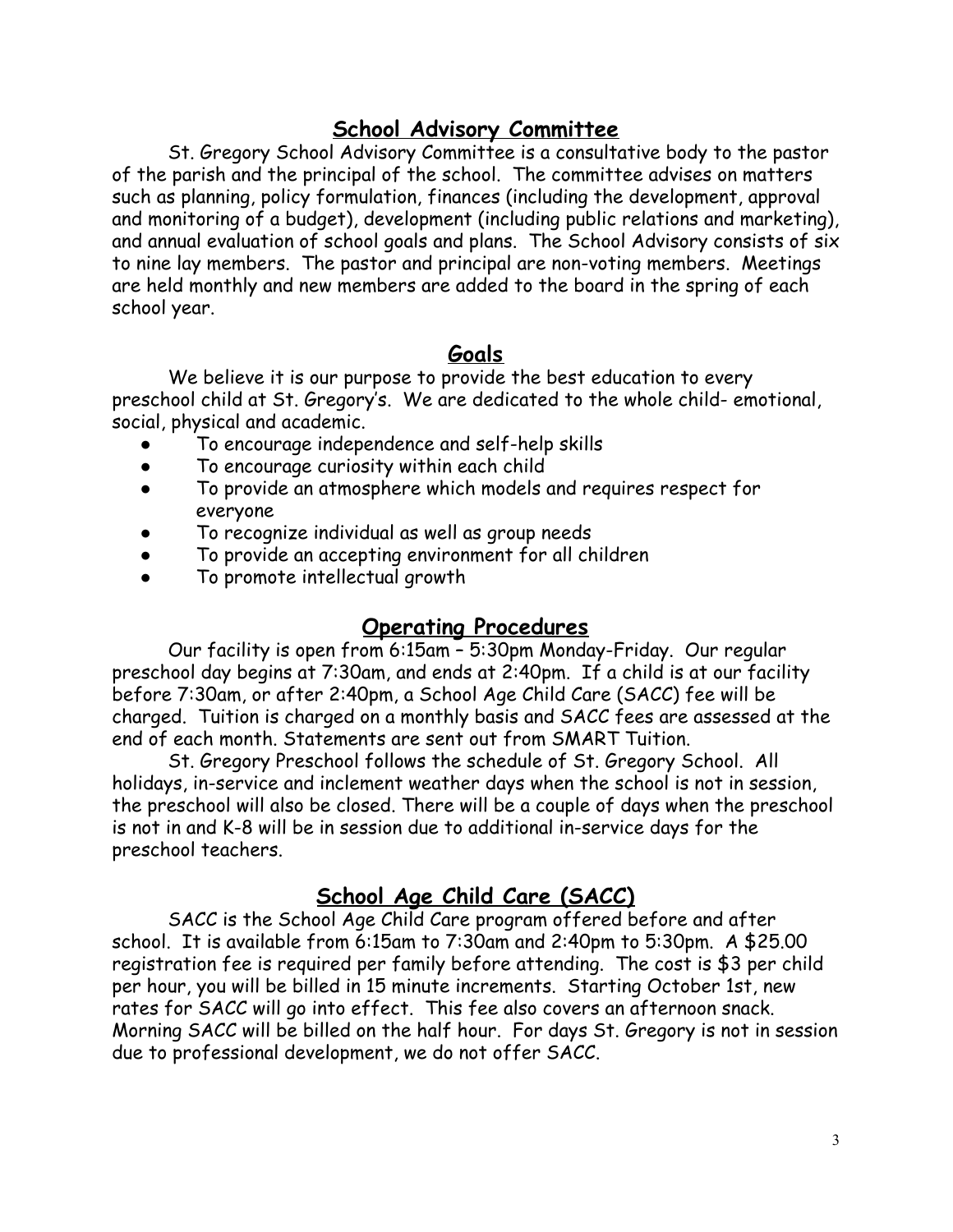# **Fees & Payments**

Fees are charged monthly and statements are mailed out from SMART Tuition. SMART Tuition is the tuition management company St. Gregory utilizes for billing and payment. Payments can be mailed to SMART Tuition or dropped off in the school office. **All fee and payment policies are followed as listed in the St. Gregory School Parent Handbook.**

# **Refunds**

If necessary, all fees will be prorated based on the number of days a child is present and the amount of fees paid. A refund will be given if appropriate.

# **Vacation,Attendance & Absence Policy**

If your child is going to be absent for any reason, please contact your child's teachers. Since our tuition is based on a ten-month period, we do not offer a reduction in tuition for days absent.

# **Your Child's Health**

We value your child's health and believe the best place for a child to be who is ill is at home. If your child becomes ill during school or at SACC, we will make them as comfortable as possible until he or she can be picked up. If a child has a fever of 100 or above, our state guidelines require the child be sent home and the child may return when he or she has been **fever free for 24 hours, without fever reducing medication**. **If a child vomits or has diarrhea they must also be symptom free for 24 hours before returning to preschool.**This helps us to better reduce the spread of germs that may lead to illness

# **Medication Authorization**

Non-prescription medication may not be dispensed by the school or center without written authorization of a student's physician and parent/guardian. This permission may be per event or annually.

Prescription medication may only be dispensed if:

- 1. It is not the first dose.
- 2. The medication is in the original prescription container.
- 3. Written authorization from the parent or guardian is on file.

All medication is stored out of the reach of children and in a locked container. Refrigeration is available for medications that require it. To ensure adequate supervision and the safety of all children, nebulizer treatments will not be given at school unless the school nurse is available to administer the treatment. Parents will need to make arrangements to provide these types of treatments during the school day.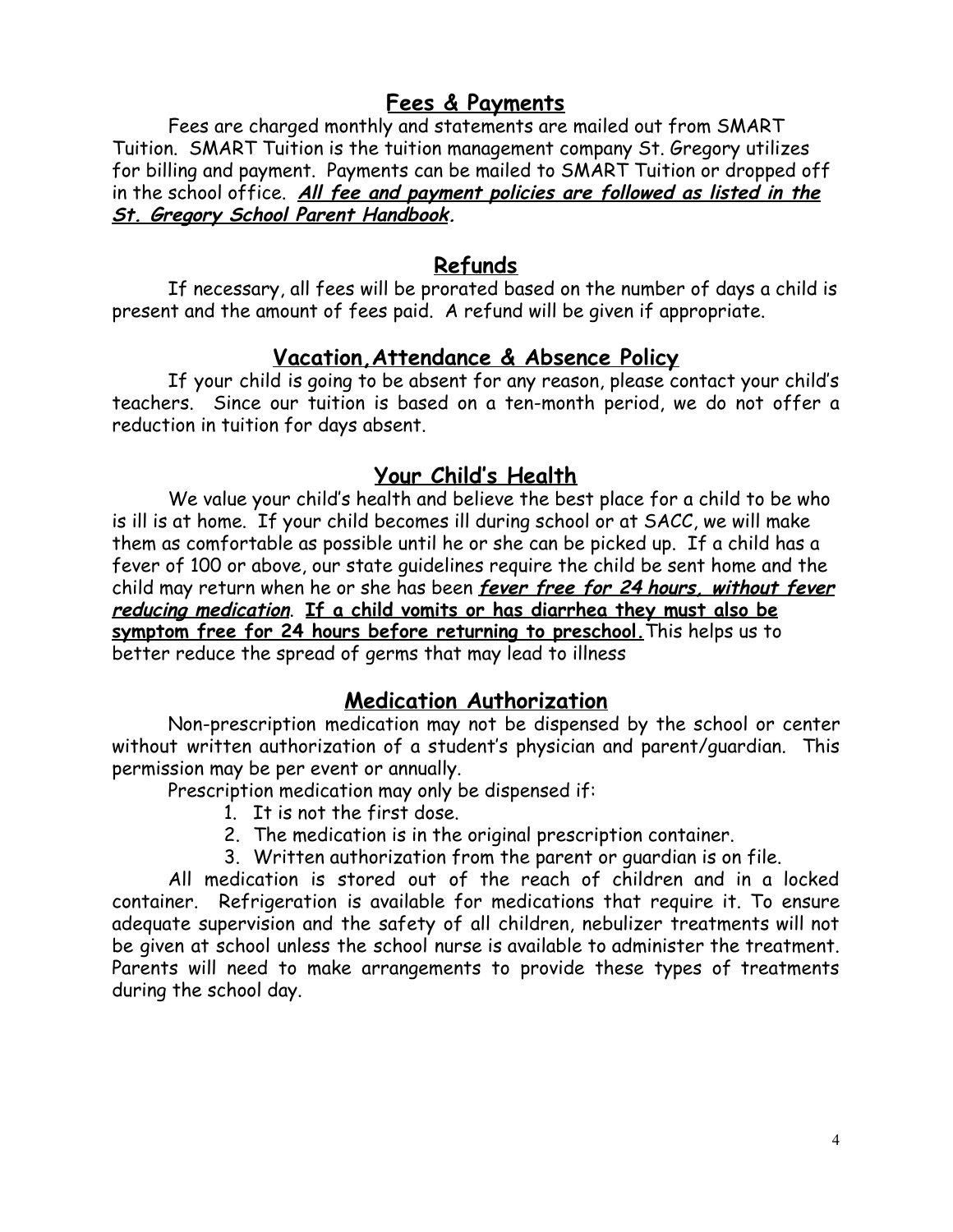# **Communicable Disease Policy**

When a child has been exposed to a communicable disease, parents are asked to report this to the child's teachers. If a child contracts a communicable disease, parents must keep the child home for the appropriate exclusion period and must report the disease to the program. For more information on communicable diseases, you may visit the Missouri Department of Health website.

#### **Safety/Accidents**

Children's safety is the highest priority for our preschool. The policies in this handbook are designed to keep your child safe and to maintain a secure environment for all children at St. Gregory Preschool.

Should a student suffer a minor injury or illness while at St. Gregory, first aid is given. In the event of a more serious illness or injury, the Principal or his/her delegate shall use the emergency file to notify the parent or guardian, as listed in the Emergency Student File, for specific instructions on how to proceed in the treatment of the illness or injury.

# **Emergency School Closings**

In the event of an emergency or inclement weather, closing of the school will most often follow Maryville R-II District. Announcements will be made on the radio and television stations of Maryville, St. Joseph no later than 6am. A text caster and email will also be used to notify parents of any unscheduled school closing or early release during the day.

#### **Emergency Plan**

Our preschool practices regular fire, tornado and lockdown drills as administered by our school office. In the event of an actual emergency, any announcements will be made as listed above.

# **Child Abuse/Neglect**

Schools are required by Missouri law to report any actual and/or suspected instances of child abuse or neglect to the Division of Family Services, **as stated in the Diocesan Administrative Manual.** All faculty and staff are mandated reporters of such actual/suspected abuse.

#### **Virtus Training (aka Protecting God's Children)**

#### **All St. Gregory parents who wish to volunteer, help with classroom holiday parties, or drive for study trips, MUST have taken Virtus Training.**

The Diocese of Kansas City-St. Joseph requires all clergy, parish and school employees and all volunteers in children's programs (SOR teachers, Youth Ministers, Confirmation leaders, school and childcare volunteers, coaches, chaperones) to take this workshop to help raise awareness about child sexual abuse and create safer environments for all of our children, but all persons interested in making our world safer for children are welcome and encouraged to attend.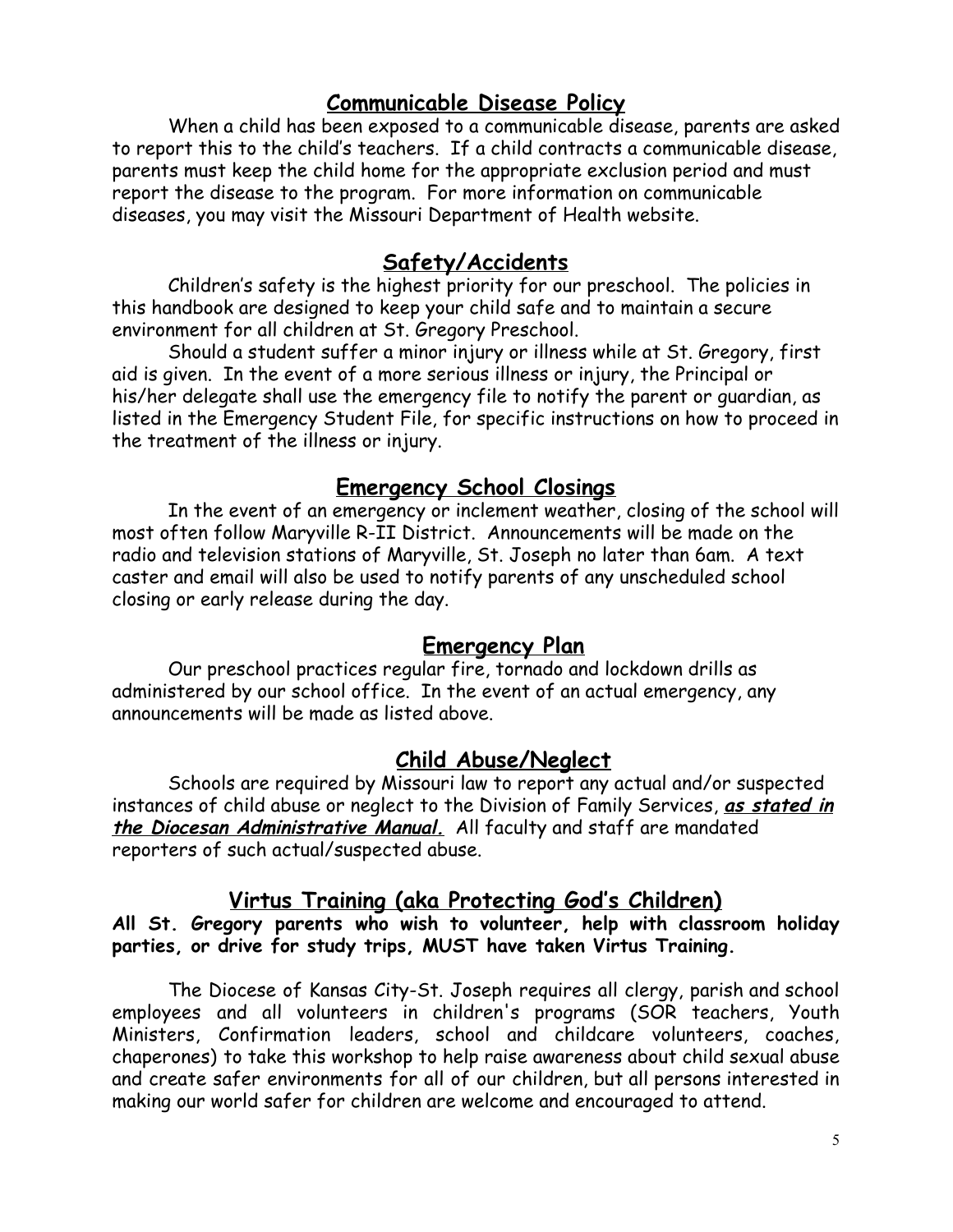Virtus Training (Protecting God's Children) is intended to raise awareness of child sexual abuse. Adults who attend the  $2\frac{1}{2}$  hour session will come away with practical information about the warning signs of child abuse, ways to prevent abuse, strategies for handling suspicions of abuse, and ways to respond.

If you would like to attend [ou](http://www.virtus.org/)r session, or another one offered in the diocese, please pre-register online at [www.virtus.org](http://www.virtus.org/) Click on Registration at the left, select the Diocese of Kansas City-St. Joseph, MO and follow the requests for information that follow.

# **Enrollment Procedure**

In the spring, an enrollment night will take place. **All children must be enrolled as an August start date, prior to the beginning of the school year, unless a vacancy exists.**

During enrollment, you will be asked to provide immunization records, family information, emergency contact information and various other documents. These documents must be returned before your child may begin school. There is a \$50.00 non-refundable enrollment fee.

# **Multiage Classrooms**

Our preschool classroom is a multi-age setting. Children who are ages 3, 4 and 5 years of age learn together and from each other.

#### **Curriculum**

Our objective is to help each child become an independent, inquisitive, self-confident learner. Our curriculum enhances that goal by encouraging each child to be active, creative, adventurous, investigative, and confident. Therefore, our curriculum is also age and developmentally appropriate. Our preschool is a two year program. The first year of preschool, your child will be working on social and emotional skills as well as refining their fine and gross motor skills. The second year of preschool is designed to prepare your child for St. Gregory kindergarten.

# **Christ Skills**

Christ Skills will also be taught in preschool this year with one specific skill being highlighted each month. Christ Skills are moral development skills taught by the teachers of St. Gregory's as directed by the Diocese. These skills help children learn how to get along with others while developing a strong moral foundation.

A list of those skills has been provided in this handbook.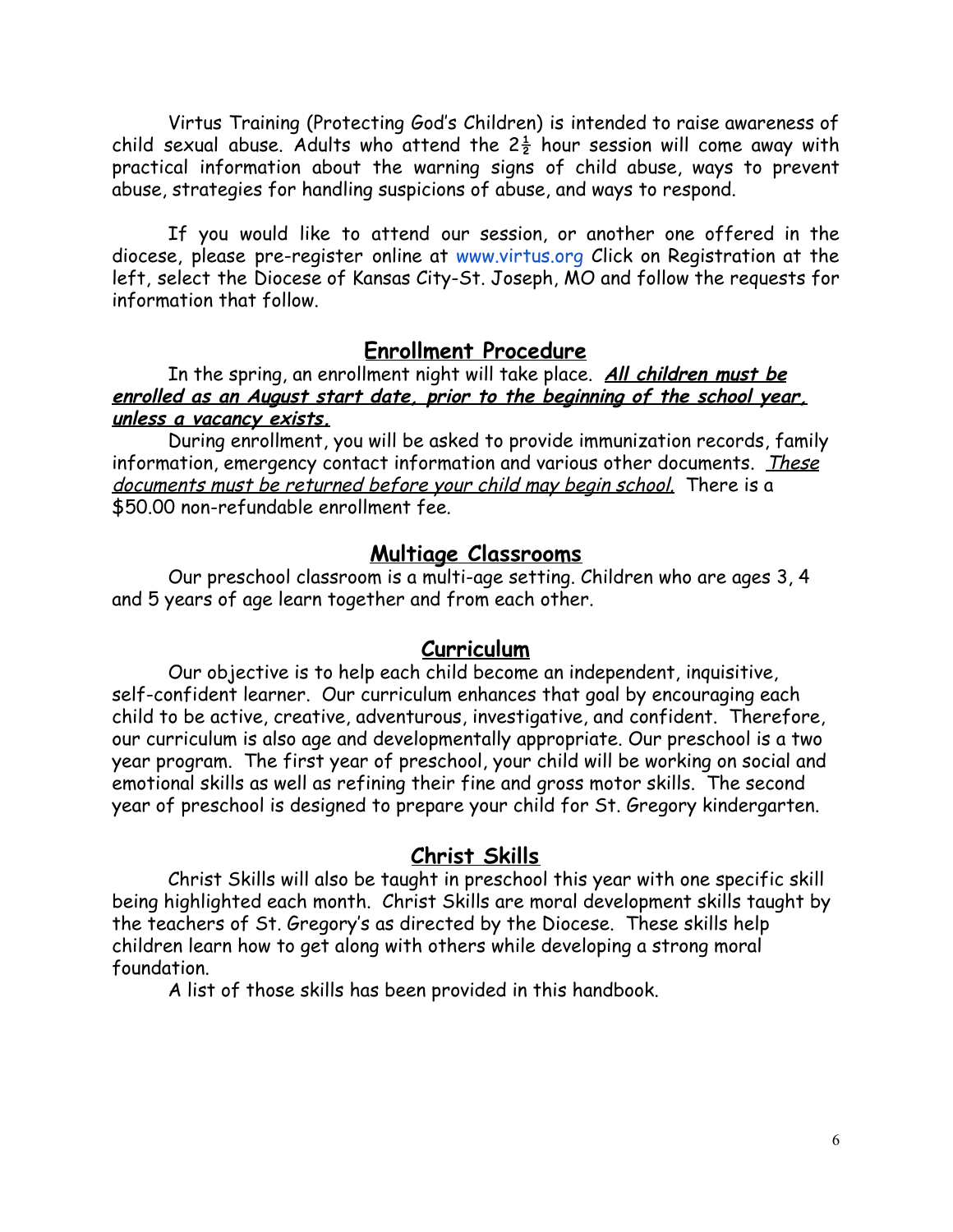# **Conferences & Assessments**

Conferences will be offered twice during the year. You will have the opportunity to discuss your child's adjustment to preschool, progress and to set goals for your child for the year.

Assessments are done in a developmentally appropriate style. Each child's development is unique and this is something that we recognize and embrace. We use a developmental continuum to show your child's growth throughout the year. We incorporate goal setting and portfolios in addition to each child's continuum.

# **Healthy Breakfast for Brain Development**

Eating a healthy breakfast each day is an essential requirement for optimum brain development and learning for children, especially preschoolers. Please allow enough time in the morning for your child to get a great start to their day by eating a healthy breakfast.

Due to health and sanitation issues, do not send breakfast with your child to eat in the preschool classroom. On the occasion that your child does need to bring their breakfast to school with them, a parent will need to sit with your child in the Leitner room while they finish eating.

Thank you for abiding by this policy to insure the health and preserve a sanitary classroom environment for the well being of all of our children.

# **Falcon Faith Families**

Here at St. Gregory we strive to nurture a family environment and also enrich our faith by participating in Falcon Faith Families. The faith family groups are made up of students from preschool through 8th grade and consist of 10-12 students in all. They meet for various activities throughout the year as well as attend Mass together. This program provides endless advantages and opportunities to all of our students at St. Gregory. Your preschooler will get to know and become comfortable with the older kids and other teachers throughout the school as well as have an opportunity to enrich and develop their faith.

On Mass days and Falcon Faith Family meeting days, we ask you to have your child at school by 7:30 and to also follow the school dress code for Mass.

# **Daily Arrival and Departure**

Our preschool drop off begins at 7:30am for those parents who do not use SACC for their preschooler. Please make every effort to have your preschooler here on time. **Our Preschool Day begins at 7:45am.** We must send in our lunch count by 8:00am, and most of our all school assemblies begin at 7:50am. In the morning, our outside doors will be locked at 8:00am. There is a doorbell located on the pillar that can be used to notify the teachers of your arrival.

Upon arrival, please assist your child in putting all of their belongings (backpack, hat, coat, gloves) on the hook with their name. Preschooler backpacks should not have rollers on them. Parents please give any important items (lunch money, medicine, papers) from the backpack directly to the teacher. Preschool teachers do not go through backpacks. If it is your preschoolers first day back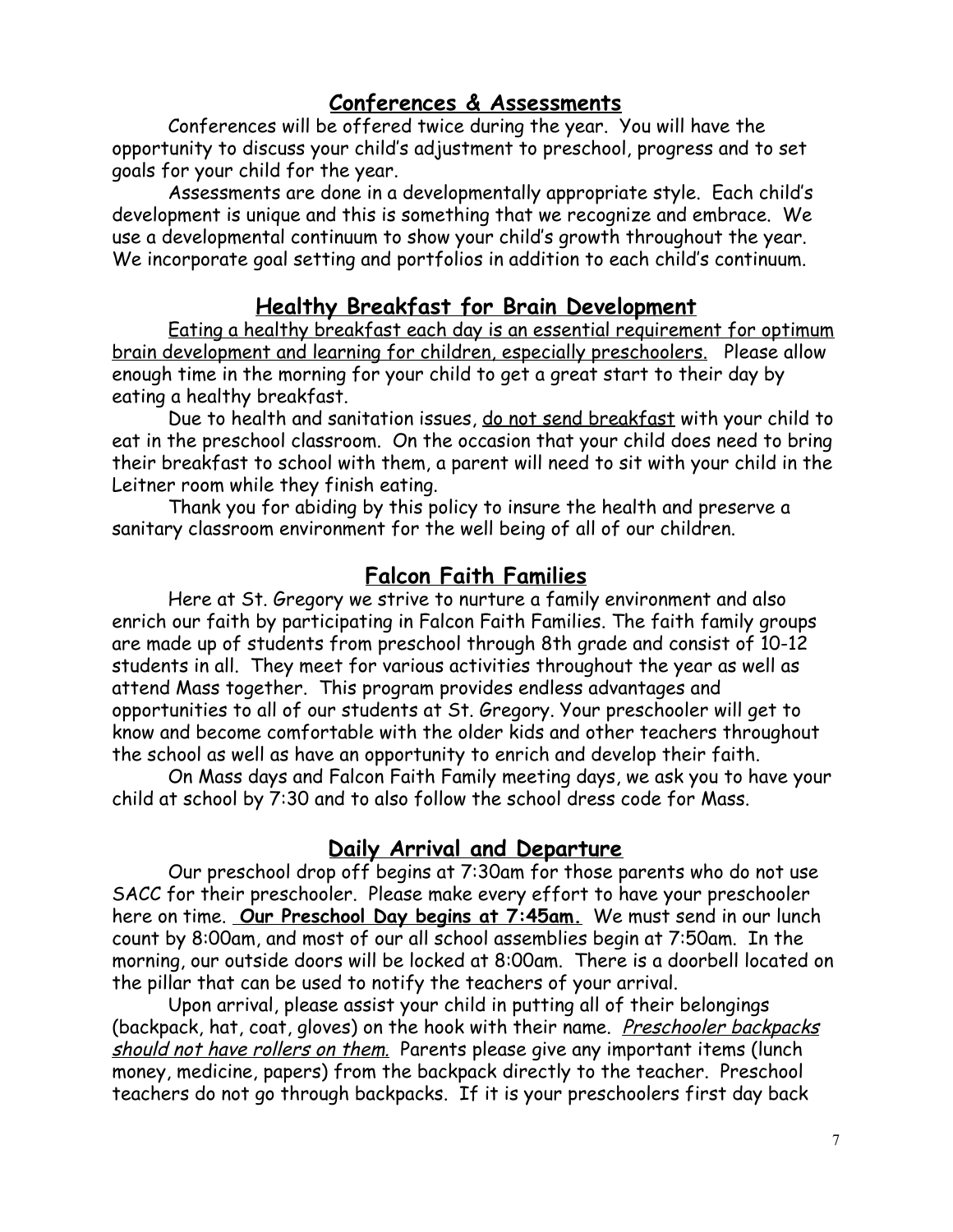after the weekend, please guide them in putting their clean towels and pillow on the cot with their name. Since we value the relationship we have with our parents as well as our students, please bring your child into the room each morning and be sure a teacher sees you and your child before you depart.

It is very important for the safety of our program that each child is signed in and out everyday. There is a binder located on the table in the hallway near the front doors. You will also need to sign the lunch count sheet for your child indicating if they are eating hot or cold lunch.

 When you pick up your child, please be sure a teacher sees you and your child leave. If another person will be picking up your child, please notify us in advance. We will release a child to an adult if they are authorized on the consent form, which is filled out during registration and is handled through the school office. If someone will be picking up the child who is not listed on the consent form, please notify us in writing prior to that date. Be sure to check your preschooler's cubby each night and take the items home. The front doors will remain locked during the day and then be unlocked at 2:30 for pick up time.

# **Transition to School**

We understand your feelings of apprehension in a new situation. The teachers will be glad to help with the separation; however please let us know what you feel comfortable with. Transitions vary with each child. If after about two weeks the child is still having trouble separating, we will reassess what may be best for the child. Sometimes this could mean a quick separation and departure.

# **Open Door Policy**

St. Gregory Preschool welcomes visitors and volunteers! Both visitors and volunteers are expected to sign in and wear a name badge while in our building. Please sign in at the school office upon any visit. Feel free to drop in whenever you can!

# **Potty-Training**

 Our preschool is designed to accommodate children who are already potty trained, therefore each child must be potty-trained by the time he or she begins the school year.

We strive to build independence in your child, so your child should be self-sufficient in the restroom. However, we do realize that accidents occur and understand that each child develops in a unique way, so an occasional accident is no need for concern.

If a child continues to have accidents on a regular basis, we may need to arrange a conference with the parents, teachers and principal. Please send an extra set of clothes in a plastic zipper bag with your child's name for any accidents that may occur (this also accounts for any painting/spillage accidents). Please replace if they are used.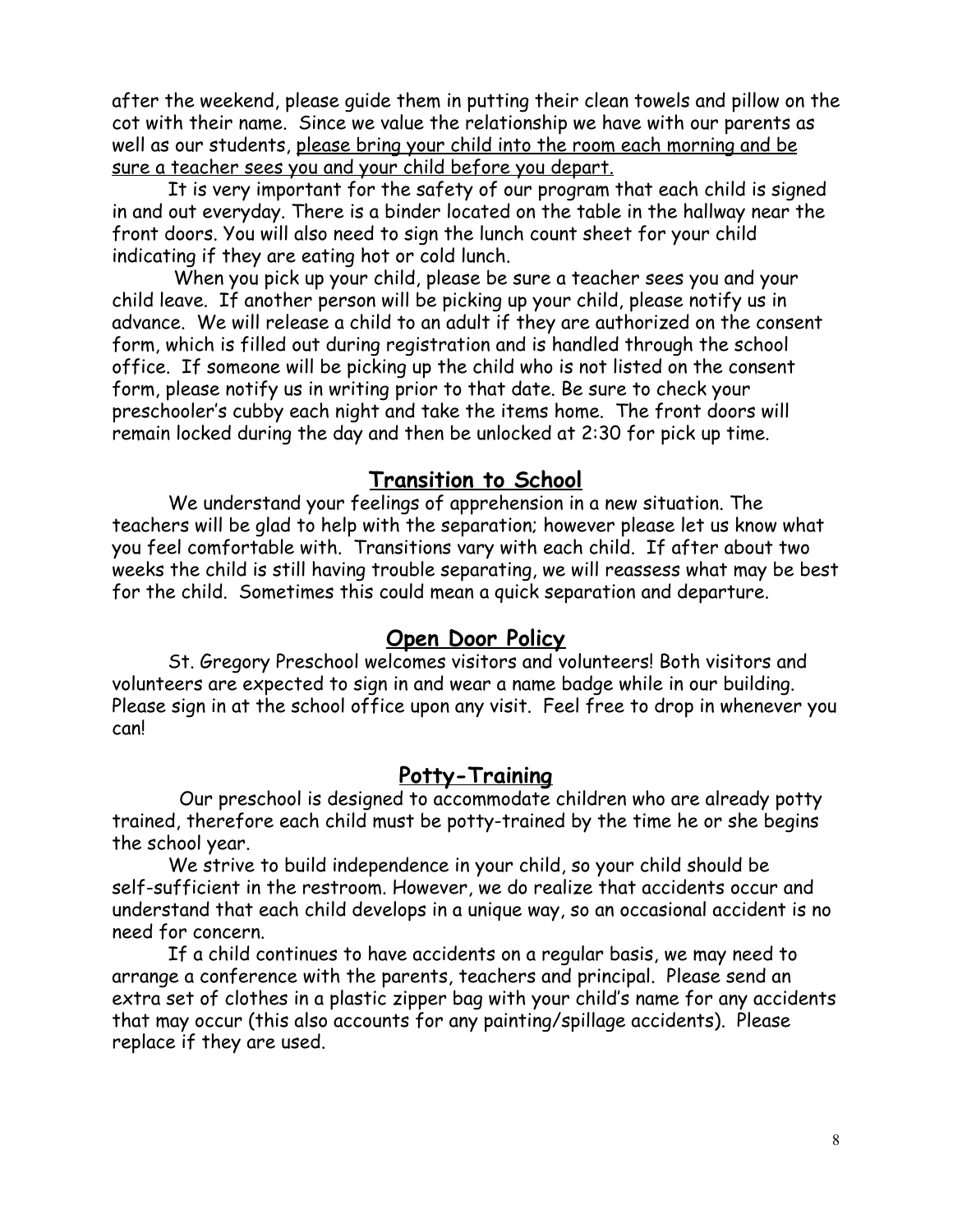# **Schedule**

Our schedule allows ample time for each child to explore and investigate the world around him or her while also incorporating specific curriculum needs. Therefore, we operate on a very flexible daily schedule. We also have an open door policy and look forward to seeing you in the classroom this year. Please see the schedule within this handbook.

#### **Snack**

A nutritious snack and milk/juice will be provided in the morning, which is included in the preschool tuition. We try to incorporate our theme, color, or shape into our snack to reinforce our curriculum and to make it FUN!

#### **Lunch**

Currently, our preschoolers eat lunch in the cafeteria everyday. We offer a hot lunch program at an additional cost. You can put money in your lunch account through the school office, or you may leave lunch money in a sealed envelope with the preschool teachers. A notification will be sent to you via email when you need to add money to your child's lunch account.

A cold lunch may be brought from home. A cold pack must be provided because lunches are not refrigerated. We encourage children to eat healthy and pack healthy lunches. Our curriculum includes lessons on healthy eating habits and we encourage you to send items from all food groups. Candy and Lunchables should not be sent in cold lunches for preschool.

Guests are always welcome to join us for lunch. Please let your child's teacher know in the morning at drop off if you will be eating hot lunch and stop by the office to pay Shelly. **We ask that you do not bring in any fast foods or soda pop as we are trying to model a healthy eating lifestyle.**

#### **Rest Time**

Children must rest quietly during rest time each day. Each child will be provided with a cot and a quiet, soothing environment. We ask that you send two towels from home each Monday and they will be kept at school during the week. We send home towels each Friday for them to be laundered and returned the following Monday. Please label your child's towels.

Our rest time is designed to give each child the chance to have "down time" which is necessary for their brain development.

#### **Birthdays**

Birthdays are a very special time in a child's life and we enjoy celebrating with each child! If you choose to bring a birthday treat to share, please make prior arrangements with your child's teachers.

St. Gregory School birthday policy states that no goodie or treat bags may be brought to school and given to each child or placed in their cubbies. Birthday invitations may not be given out at school. **Due to health and safety standards, all treats must be prepackaged or store bought.**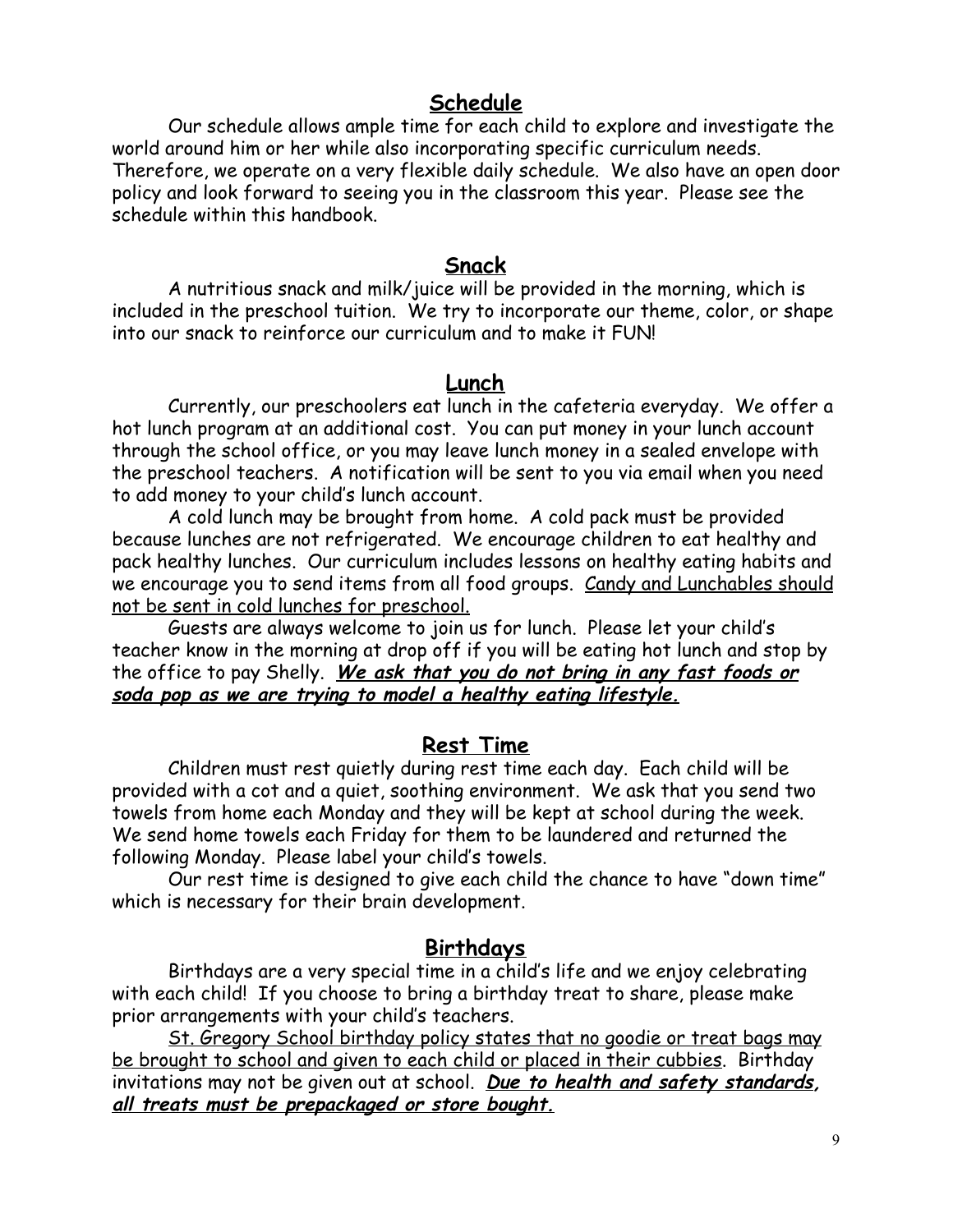# **Field Trips**

Although we do not generally travel in vehicles, we do try to go on at least one trip during the year. When/if a trip is planned off campus, parent drivers will be requested and permission slips will be sent home. All volunteers for our classroom must have completed the Virtus training class prior to any events. Drivers for field trips must provide proof of vehicle insurance and a copy of their drivers license before they may transport children.

# **Dress Code**

In preschool, we get involved in the world around us! We explore and can get messy! Please send your child in clothes that are appropriate with the season and also go along with the school dress code, which is outlined in the St. Gregory School Parent Handbook.

Shorts are permitted until the weather gets cooler. A notification will be sent home when shorts are no longer appropriate in the Fall, as well as when they are appropriate again in the Spring.

During colder weather, please send a jacket or heavy coat with your child each day and be sure he or she is dressed warmly.

We play outside everyday if the weather permits. Our playground has small rocks, which at times may hold moisture and dirt. Please remember this when dressing your child for the day.

Sandals are difficult to play in and can be bothersome with the small rocks. Please send your child in tennis shoes or boots each day. **Flip flops are not allowed to be worn at St. Gregory Preschool**. This is to insure your child's safety.

# **Discipline**

We nurture a positive environment that is both developmentally appropriate and educational for every child. We believe that it is our responsibility to develop in each child a love for thyself and a love for others.

We use the Christ Skills as mentioned earlier when visiting with or redirecting a child. We have a "talk it out" plan that encourages children to work out problems independently and in his or her own words.

Teachers will:

- 1. Observe and analyze situation
- 2. Talk with child(ren)
- 3. Removal from the situation
- 4. Speak with the Principal
- 5. Conference with parents

We remind, encourage and respect each child while working with them on an individual basis. Physical, verbal, or emotional punishments are never tolerated. **Our preschool follows all policies given by the Kansas City/St. Joseph Diocese as outlined in our St. Gregory School Parent handbook**.

The withholding of food is never used as a form of punishment at St.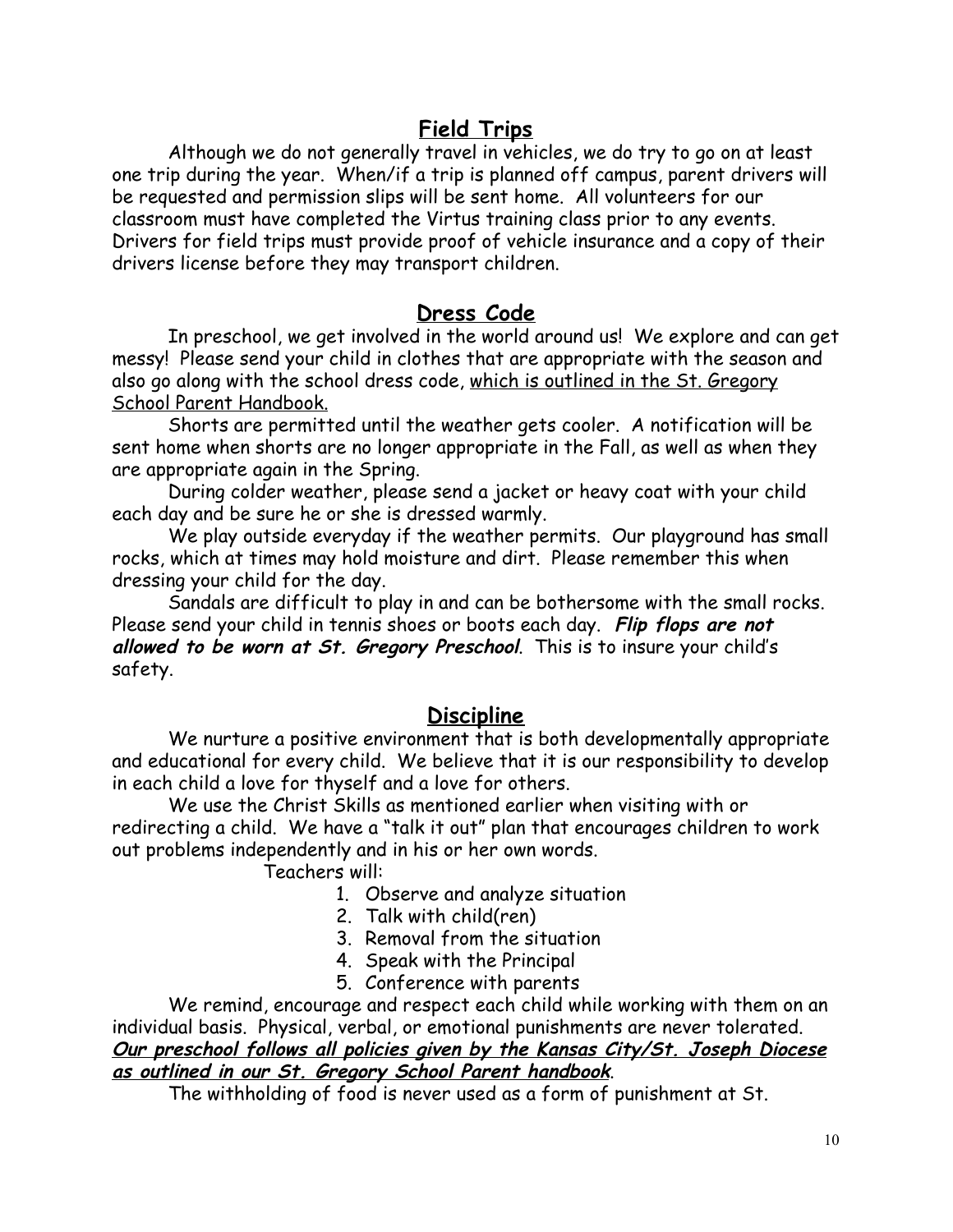Gregory Preschool. If you have any questions throughout the school year, please talk to your child's teacher. If there is need for a conference, you will be contacted by the teachers or principal.

# **Termination**

After the discipline process as listed above has been expended, St. Gregory Preschool follows the procedures for expulsion of a student from a school or center as outlined by the Diocese and listed in the St. Gregory School Parent Handbook. One of the following criteria must be met:

- 1. Other avenues of remediation of the unacceptable behavior have been exhausted.
- 2. The moral and or physical well being of the student and/or school community is at risk.
- 3. The student in question exhibits prolonged and open disregard for school policy, personnel, fellow students and/or property.
- Final determination of expulsion rests with the Principal.

# **Grievance Procedure**

In ordinary circumstances, the subject of the grievance should first meet in person, with the aggrieved person or group. If this meeting fails to resolve the conflict, the next higher level of authority (i.e., teacher, Principal or Director, Pastor/Pastoral Administrator) should meet personally with the aggrieved person or group. If the local process fails to achieve agreement or satisfaction, the grievance should be referred to the Diocesan Superintendent of Schools or the appropriate Associate Superintendent of Schools.

# **Social Media/News**

We are always eager to share the many great things we do at our school! We have a school website which is: [www.stgregorysschool.org.](http://www.stgregorysschool.org/) This is where you may find anything you should need to know about our school and current happenings. We also have a school FaceBook page; St. Gregory Barbarigo Catholic School/@StGregorysMaryville, where we enjoy sharing pictures and posts about our great school!

**\* These are general guidelines for preschool. Parents may request a copy of the St. Gregory School Handbook from the office or view it online at: [www.stgregorysschool.org](http://www.stgregorysschool.org/)**

# **Policy Changes**

The principal, pastor and school board retain the right to amend any policies for just cause and parents/guardians will be given prompt notification of changes that are made.